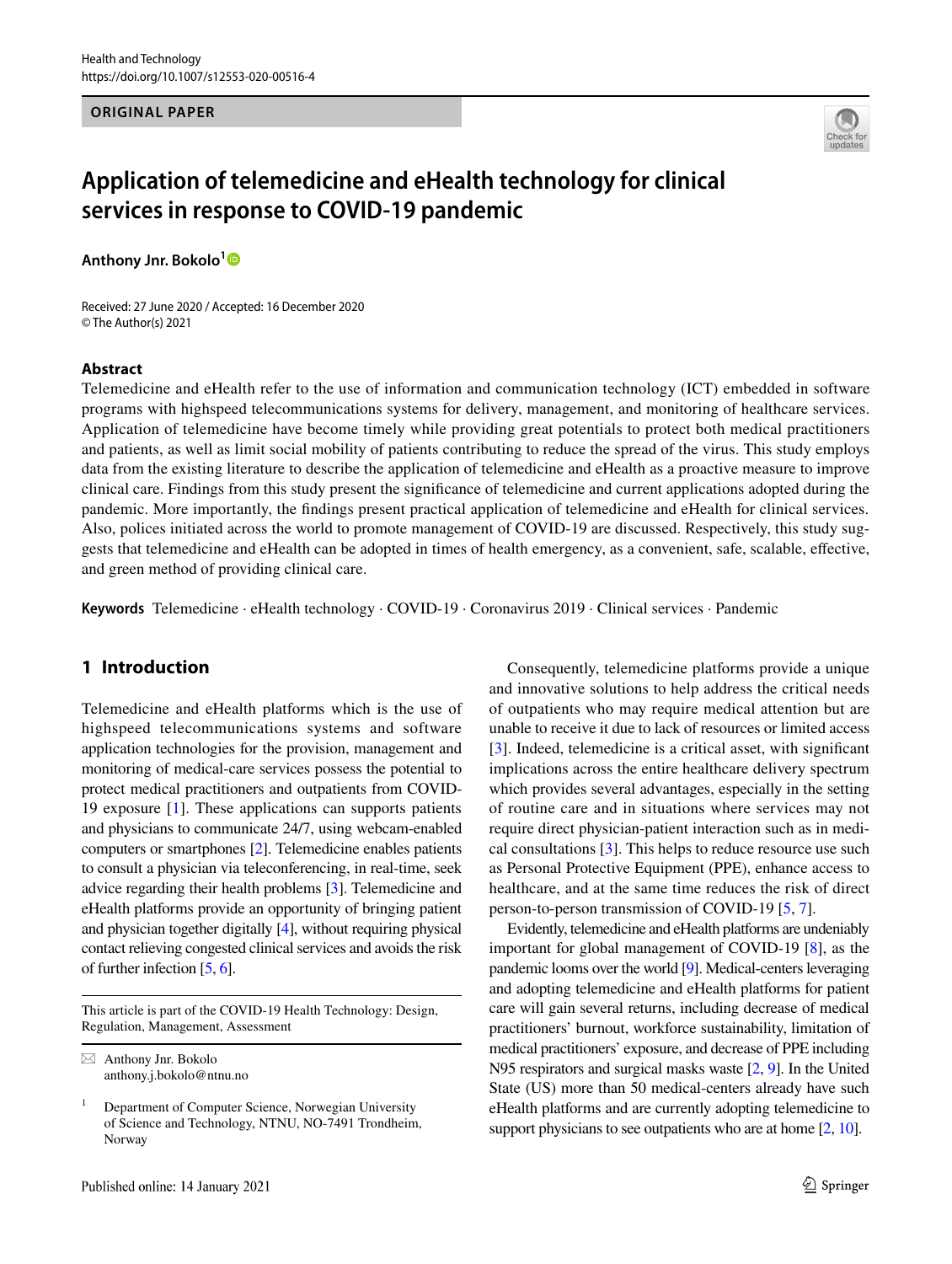Telemedicine and eHealth platforms enable physicians to remotely identify patients who may require further physical care [[11\]](#page-7-6). Although, the use of telemedicine platforms in nations health care system is challenged with issues such as lack of regulatory frameworks that promote a safe and secure adoption of digital medical solutions for healthcare during the COVID-19 pandemic [\[12](#page-7-7)]. Also, during the COVID-19 pandemic there are fewer studies that provides guidance and recommendation on how telemedicine and eHealth platforms can be adopted to provide clinical services [\[13](#page-7-8)]. According this study describes the signifcance of telemedicine and eHealth platforms during the pandemic in providing clinical services. The reminder of the paper is structured as section [2](#page-1-0) is methodology, section [3](#page-1-1) is fndings. Section [4](#page-1-2) is discussion and implications, and lastly section [5](#page-2-0) is conclusion.

# <span id="page-1-0"></span>**2 Methodology**

This study employs a structured review of secondary sources on the role of telemedicine and eHealth to provide clinical services amid and beyond the COVID-19 pandemic. Existing evidence from journal papers, conference proceedings, and document reports are utilized as seen in the reference section. A search strategy was carried out for studies related to telemedicine and eHealth during COVID-19 pandemic using online libraries during the frst week of May 2020 in Google Scholar, PubMed, ScienceDirect, ProQuest, Springer, Sage, Taylor & Francis, IEEE Xplore, Wiley, ACM, Emerald, Inderscience, ISI Web of Science, and Scopus. Additionally, in employing the search specific keywords was used to query online libraries using Boolean OR/AND operators to improve the search relevance. The keywords comprise of "telemedicine", "eHealth" "telehealth", "mobile health", "remote medicine", "COVID-19", "corona virus 2019" and "pandemic".

At the end of the search 98 articles were retrieved. After, checking for duplicates and excluding papers not related to the research questions being reviewed 30 papers were selected. After which 2 papers was included based on snowball cross-referencing resulting to 32 papers. Each of the selected studies are synthesized to provide evidence on how telemedicine and eHealth can be applied to provide clinical services amid the COVID-19 pandemic. Thus, this study aims to address the following research questions;

- **RQ1:** What is the signifcance of applying telemedicine and eHealth platforms to provide clinical services amid the COVID-19 pandemic?
- **RQ2:** How can telemedicine and eHealth platforms be applied to provide clinical services amid the COVID-19 pandemic?
- **RQ3:** What eHealth software are being utilized to provide clinical services amid the COVID-19 pandemic?
- **RQ4:** Which policies are initiated to foster application of telemedicine to provide clinical services amid the COVID-19 pandemic?

## <span id="page-1-1"></span>**3 Findings**

# <span id="page-1-2"></span>**3.1 Telemedicine and eHealth software platforms for outpatients**

Telemedicine and eHealth platforms refer to the use of computer telecommunications, hardware, and software systems to provide health care remotely or from a distance [[14](#page-7-9)]. It employs real-time interactive visual, textual audio, and data communications to deliver medical-care, consultation, diagnosis, guide, transfer of medical data and treatment. Telemedicine and eHealth platforms are deployed using telephone, Internet Protocol (IP) over Internet voice call, and video discussions [\[1](#page-6-0)]. Telemedicine limit exposure to vulnerable patients while simultaneously granting medical practitioners the opportunity to provide care [\[14\]](#page-7-9). Additionally, telemedicine can enable outpatients to connect with their physicians at a distance through eHealth platform such as computers or smartphones allowing the physicians to screen patients before they can visit the hospital [\[15\]](#page-7-10). This could lead to a signifcant decline in unnecessary patients visit and encouraging self-quarantine and social distancing [\[16,](#page-7-11) [17](#page-7-12)].

Although, telemedicine can start with telephone consults, other computer technologies such as webcam-enabled personal computers, smartphones, and high speed internet [\[18](#page-7-13)], can be employed to provide healthcare to patients [[16](#page-7-11)]. While, face-to-face consultation is undoubtedly important for physician examining patient, it is untenable during pandemics. Thus, researchers such as Leite et al. [\[19](#page-7-14)] advocated for outpatients such as those not infected with COVID-19 virus, particularly the high-risk group (pregnant women, older adults with preexisting health conditions, etc.), to use telemedicine as it can provide safe and convenient access to routine treat-ment without the need to visit health center [[20\]](#page-7-15).

Telemedicine can provide appropriate access to routine care without the risk of exposure in a congested health center waiting rooms [[20\]](#page-7-15). Telemedicine and eHealth platforms reduce or eliminates the need for travel for outpatients and delivers cost effective remote services while maintaining quality care [[12\]](#page-7-7). Presently, the adoption of telemedicine and eHealth platforms is presently possible, due to rapid advances in ICT and widespread wireless internet access [[13](#page-7-8)]. Adoption of telemedicine and eHealth platforms is ideal for the management of COVID-19 in slowing the transmission of the virus via social distancing and quarantine thus reducing person-to-person infection [[21\]](#page-7-16). In the current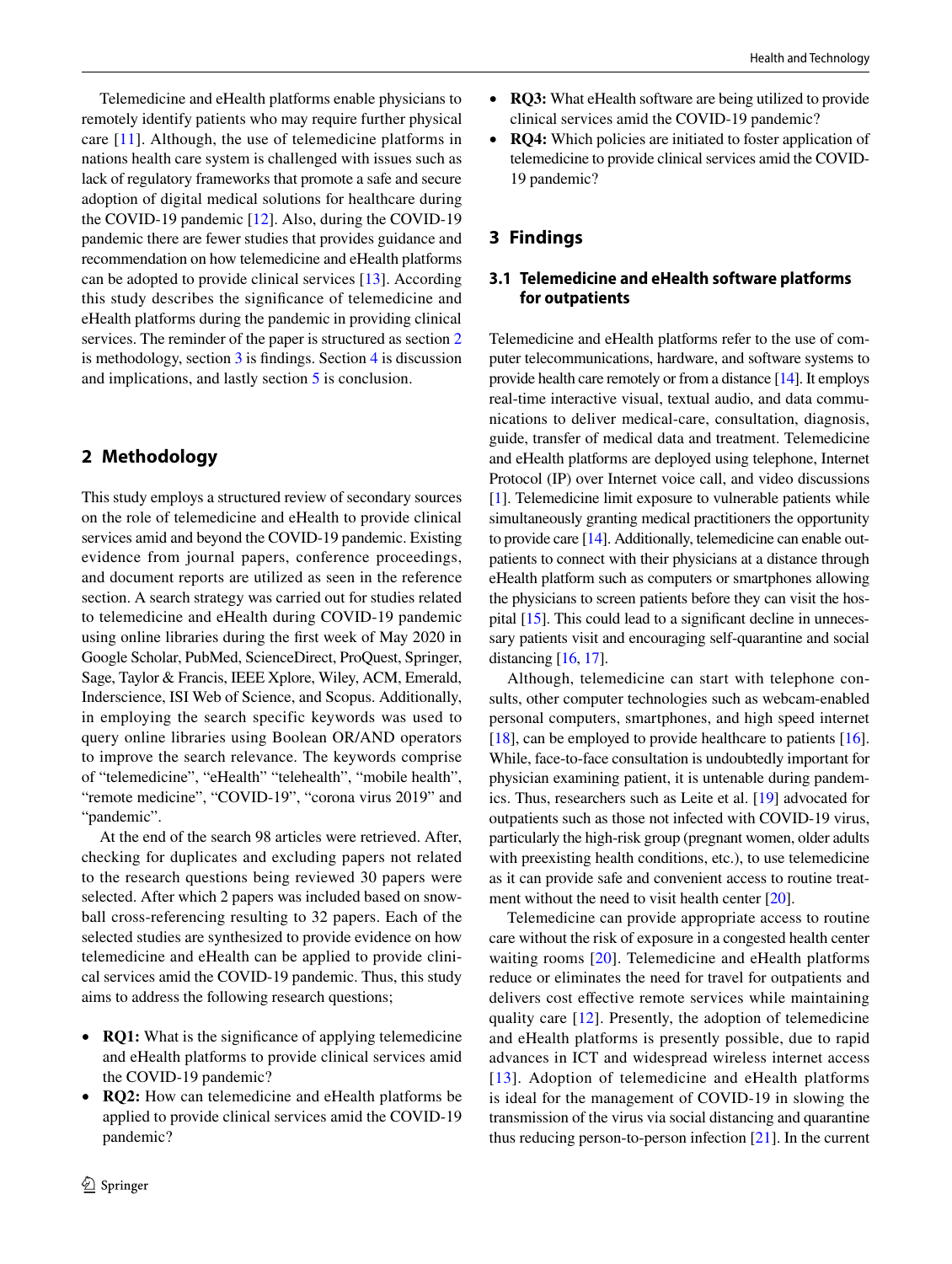COVID-19 pandemic, the value of telemedicine and eHealth platforms cannot be overstated [[12\]](#page-7-7).

## <span id="page-2-0"></span>**3.2 Application of synchronous and asynchronous telemedicine**

Telemedicine is adopted either synchronous or asynchronous [[13](#page-7-8)]. Synchronous telemedicine platforms support both patients and physician to establish a real-time video session while exchanging vital data simultaneously. It supports the attending physician to perform remote visual examinations of patient's condition without essentially having to make direct contact that can expose him/her to the illness being treated [[3\]](#page-6-2). In synchronous telemedicine, patients could consult physicians through eHealth platforms for online health consultation services [[17](#page-7-12)]. Following this initial triage, the physician conducts a remote consultation for further assessment of the risk of COVID-19. Additionally, synchronous teleconferencing can be recorded for

professional review and making decisions in regard to treatment of patient and follow ups [[1\]](#page-6-0).

Figure [1](#page-2-1) shows the application of synchronous and asynchronous telemedicine and eHealth platforms in providing clinical services amid the COVID-19. Furthermore, to reduce exposure and "fattening the curve" of the pandemics telephone and online surveys are employed as important method to prevent outpatients from infection exposure in the first phase of the synchronous teleconsultation  $[9, 22]$  $[9, 22]$  $[9, 22]$  $[9, 22]$  $[9, 22]$ . The physician conducts a preliminary screening of patient digitally and also gives suggestions to continue to stay home or to visit the hospital. If patient is to come to the hospital after arrival at the hospital any attending medical practitioner conducts physical test to determine whether patient is suspected for COVID-19 [\[23\]](#page-7-18).

Patients discharged from the hospital can also be followed up through telemedicine as it provides a medium to seamlessly monitor patients [[4](#page-6-3)]. Asynchronous consultation may be most suitable when adopting in non-urgent case or routine outpatient

<span id="page-2-1"></span>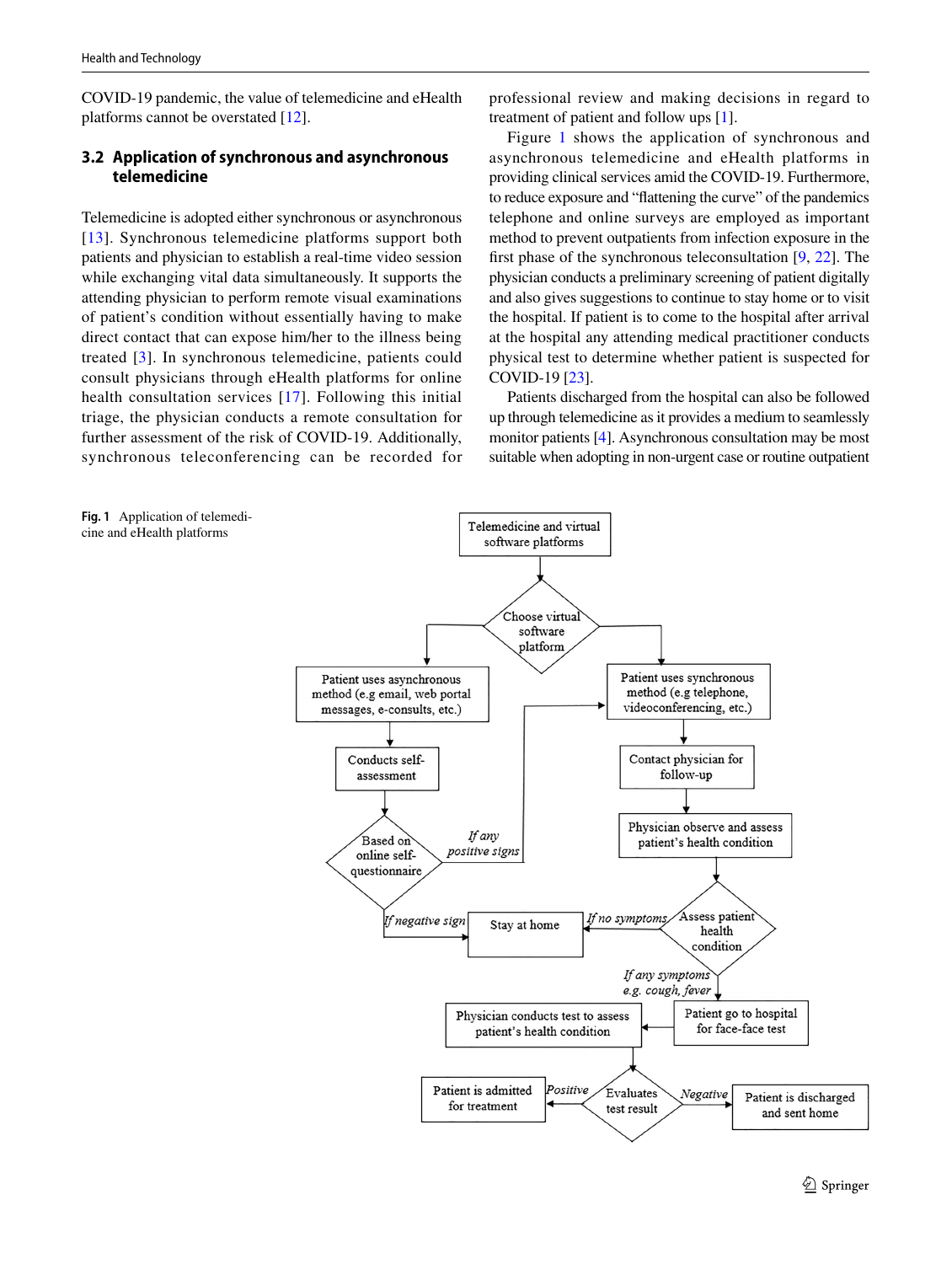follow-up [[18](#page-7-13)]. Thus, a patient can send initial medical request and follow-up photos and videos attached to a description of how they are feeling or how they are recovering. After which the attending physician will review the documents [[5\]](#page-7-0), and patients will be messaged electronically, or a phone call may be set up or in urgent case in-person visit can be re-schedule [[18](#page-7-13)].

## **3.3 Types of synchronous and asynchronous platforms used in telemedicine**

Figure [2](#page-3-0) depicts telemedicine and eHealth platforms adopted during the COVID-19 pandemic.

Figure [2](#page-3-0) shows the telemedicine and eHealth platforms currently adopted during the COVID-19 pandemic. Each of the software are discussed below;

## **3.3.1 Mobile integrated health care programs or community paramedicine**

Mobile integrated health care programs support patients to be treated in their homes, with higher level health support provided digitally oversight by physicians to augment care provider to person who call via emergency channels such as through 911 calls [[2\]](#page-6-1), decreasing the need for transportation to the emergency department. This treatment provides virtual emergency consultations and allocate work among subspecialty medical practitioners [\[2](#page-6-1)].

## **3.3.2 Mobile Health (mHealth) application**

Mobile Health involves the use of mobile device and handheld devices equipped with internet access to manage medical care operations in managing medical data, analyzing medicalrelated data and improving overall patient experience. The mobile devices install the software application to access their medical information and can be used by physicians to support



<span id="page-3-0"></span>**Fig. 2** Telemedicine and eHealth platforms currently adopted during the COVID-19

dissemination of information with other medical practitioners in real-time [\[1](#page-6-0)].

## **3.3.3 Artifcial Intelligence (AI) and machine learning decision making application**

Algorithms are incorporated in telemedicine to assist with conclusive disposition of assessed patients via remote analysis [[1,](#page-6-0) [3\]](#page-6-2). Thus, AI Chatbot are deployed to provides the latest information on COVID-19 including suggestion on prevention and possible guide to the society. It also provides real-time situation reports to medical practitioners [[1\]](#page-6-0). Presently, AI is being employed to develop COVID-19 screening tools that can be used to conduct preliminary test for patients who have symptoms and further suggest treatment if necessary.

Accordingly, Kaminski [[8\]](#page-7-3) argued that AI bots can be deployed to lessen high volumes of patient traffic caused by high calls to health hotlines during this pandemic. Likewise, machine learning models are been used to predict the most likely location of where COVID-19 might be high and can be deployed with AI applications to minimize and expedite the processes involved in diagnoses and monitoring of the infection [[24](#page-7-19), [25](#page-7-20)]. Importing COVID-19 infection scanned data to machine learning can help the algorithms learn and improve detection accuracy of the virus. Thus, application of AI and machine learning helps to reduce burden faced by medical practitioners in the current COVID-19 outbreak [\[24](#page-7-19), [26](#page-7-21)].

## **3.3.4 Robotic technologies**

Robotic technologies are being adopted to provide simultaneous and direct support to incapacitated patients faster and also help to provide safety of medical practitioners and volunteers attending to patients afected with COVID-19 [\[27](#page-7-22)]. Several robotic technologies used for medical care (e.g. rehabilitation, assistive, and medical robotics), provide support for diagnosis and patient care [[1\]](#page-6-0). With advancement in AI, robots now work faster and serve patients in isolation facility or quarantine center as used in countries such as China for COVID-19 treatment. Moreover, these robots are equipped with in-built mood interpreters to understand patients' facial expressions, and get feedbacks, assess voice recognition and provide drug administration [\[1\]](#page-6-0).

## **3.3.5 Social networking applications (Facebook, Skype, WhatsApp, FaceTime, etc.)**

Social Networking Applications are being used in selfquarantine and social isolation. Although eHealth platforms cannot replace face-to-face interaction, they provide ease for those who feel lonely and depressed due to the stay at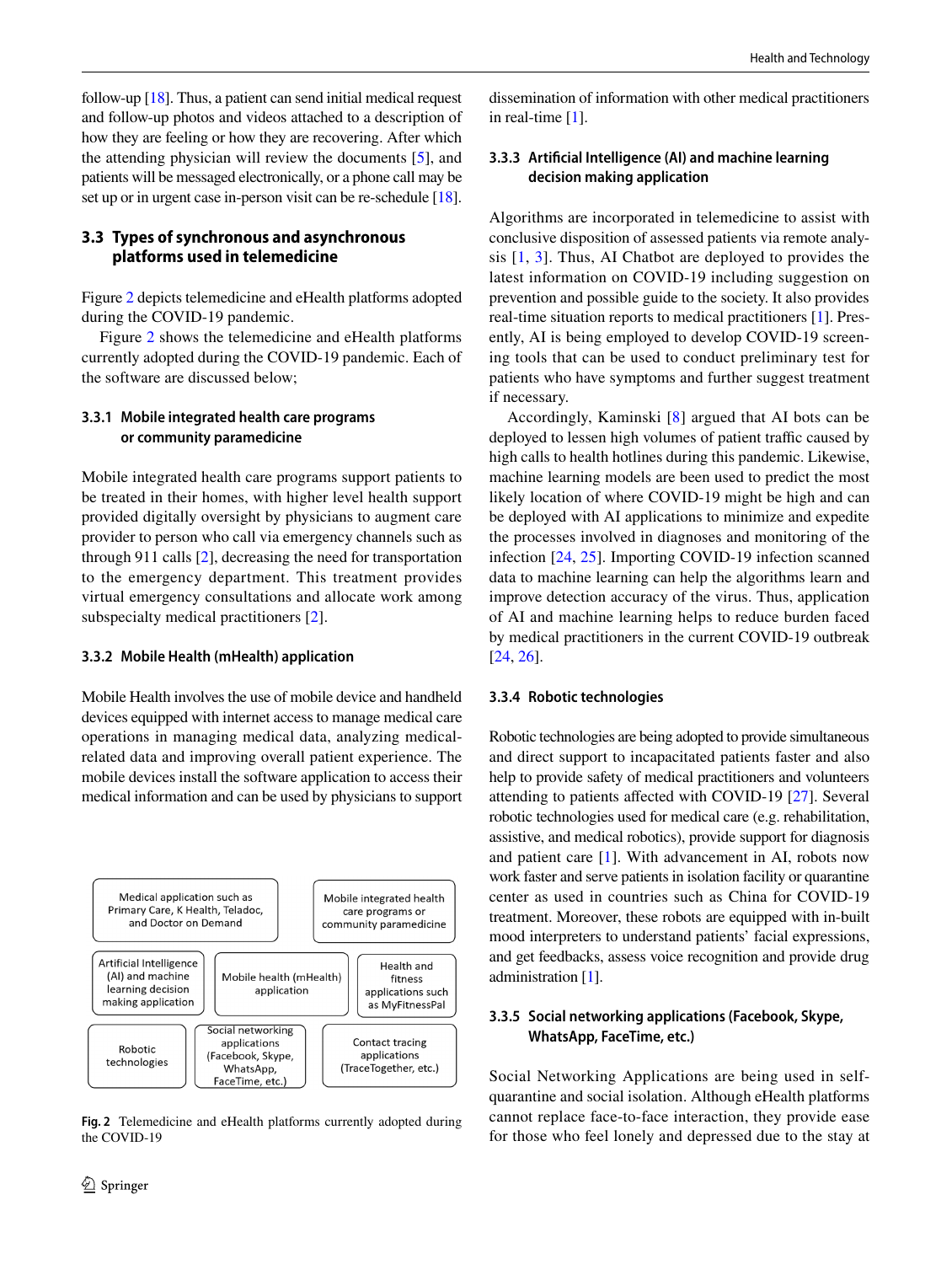home order/lockdown. These applications can be installed and used in Windows phone, Android, Blackberry, and iOS. It can be installed as desktop software in Windows systems and Apple MacBook among others [[25\]](#page-7-20).

#### **3.3.6 Contact tracing apps category**

Contact tracing is an important method for medical practitioners and municipality administration to manage the spread of COVID-19. Presently, contact tracing applications are being used across the world [[28](#page-7-23)]. For example, the Singaporean government released a mobile application TraceTogether, developed to help health officials in tracking down infected individual and who they may have been in contact with. In Israel, a legislation was passed that permits the government to track the mobile-device data of individuals with suspected infection In Taiwan, health institutions are given access to track phone location data for individuals under quarantine [\[28\]](#page-7-23).

#### **3.3.7 Medical application**

Medical applications involve programs that provide both synchronous and asynchronous healthcare care services to patients. eHealth platforms offer medical guide and resources especially to patients residing in undeveloped areas where medical access to care is limited [[25](#page-7-20)]. Besides, eHealth platforms connect patients to remote physicians during natural disaster or emergency when there is increased demand for medical services. Example of medical application software include Primary Care, K Health, Teladoc, and Doctor on Demand, which are all available for download on Google Play and Apple Store. These medical applications provide patients to licensed physicians for non-emergency health problems and are endorsed by the Health Insurance Portability and Accountability Act of 1996 (HIPAA) compliant in US [\[25](#page-7-20)].

#### **3.3.8 Health and ftness applications**

Health and ftness applications are currently used due to quarantine and social isolation which has promote sedentary behavior and decreased physical activity which is a problem for population that spends 60% of the time engaged in sedentary activities [\[25](#page-7-20)]. Thus, the use of health and fitness applications could reduce the ill-impact of sedentary behaviors, protect psychological health and help improve sleeping habit. Software such as MyFitnessPal, which provides a diet plan and calorie counter is being used to provide beneft of well-being [\[25](#page-7-20)].

# <span id="page-4-0"></span>**3.4 Policies initiated to foster adoption of telemedicine and eHealth platforms**

The novel COVID-19 pandemic has considerably changed how medical practitioners treat patients [[26](#page-7-21)]. Also, due to the desire to fatten the curve of transmission, focus is now placed on infection prevention through quarantine and social distancing [[13,](#page-7-8) [27\]](#page-7-22). Accordingly, to enable patients' access to medical-care, many countries have revised regulations to allow hospitals and health centers to adopt telemedicine [\[13](#page-7-8), [28,](#page-7-23) [29\]](#page-7-24). In the US the Centers for Disease Control and Prevention (CDC) have set out recommendations to prevent infections by reducing or eliminating non-urgent office visits [\[13](#page-7-8), [28\]](#page-7-23). To expedite adoption of telemedicine in the US, the Stafford Act, enacted in middle of March 2020, permits the Medicare & Medicaid Services (CMS) to extend access for telemedicine services [[13,](#page-7-8) [29](#page-7-24)], allowing patients to communicate with their physicians through live video conferencing from their homes thereby reducing the risk of exposure and spread of the virus [[20\]](#page-7-15).

This has given medical practitioners on the frontlines more fexibility to safely treat outpatients. Consequently, the American Medical Association (AMA) has also developed a new resource for physicians to get advice via telemedicine. It recently launched the AMA telemedicine quick reference guide, aimed at providing best practices for medical practitioners in adopting a broad range of virtual technologies including telemonitoring, telecare, and telemedicine [\[1](#page-6-0)]. Also, in US, the State of California in 2019 passed a bill that removes barriers to Medicaid reimbursement for community health centers/clinics amidst states of emergency for telephone services provided from patient's home [\[29\]](#page-7-24). Due to the Covid-19 pandemic the Unites State Congress brought forward, and the President signed the "Coronavirus Preparedness and Response Supplemental Appropriations Act, 2020" which supports the waiving or modifying of Medicare's telehealth restrictions [\[26,](#page-7-21) [29](#page-7-24)].

China is another country that is actively adopting telemedicine to provide various health services during the outbreak of COVID-19 [[27](#page-7-22)]. eHealth platforms adopted are provided by government and academic organizations to provide psychoeducation, counseling, training, and supervision through eHealth platforms via hotline, Tencent QQ, and WeChat [\[27\]](#page-7-22). Thus, telemedicine services have been prioritized for people at higher risk exposure to COVID-19, including patients diagnosed with COVID-19, medical practitioners on the frontline, security guards, and policemen. This was supported by early reports which suggested that people in quarantine actively sought online platforms to address their health needs, which confrmed the society interest and acceptance of telemedicine adoption [\[27](#page-7-22)]. Similarly, hospitals in Wuhan, China adopt smart health devices connected to big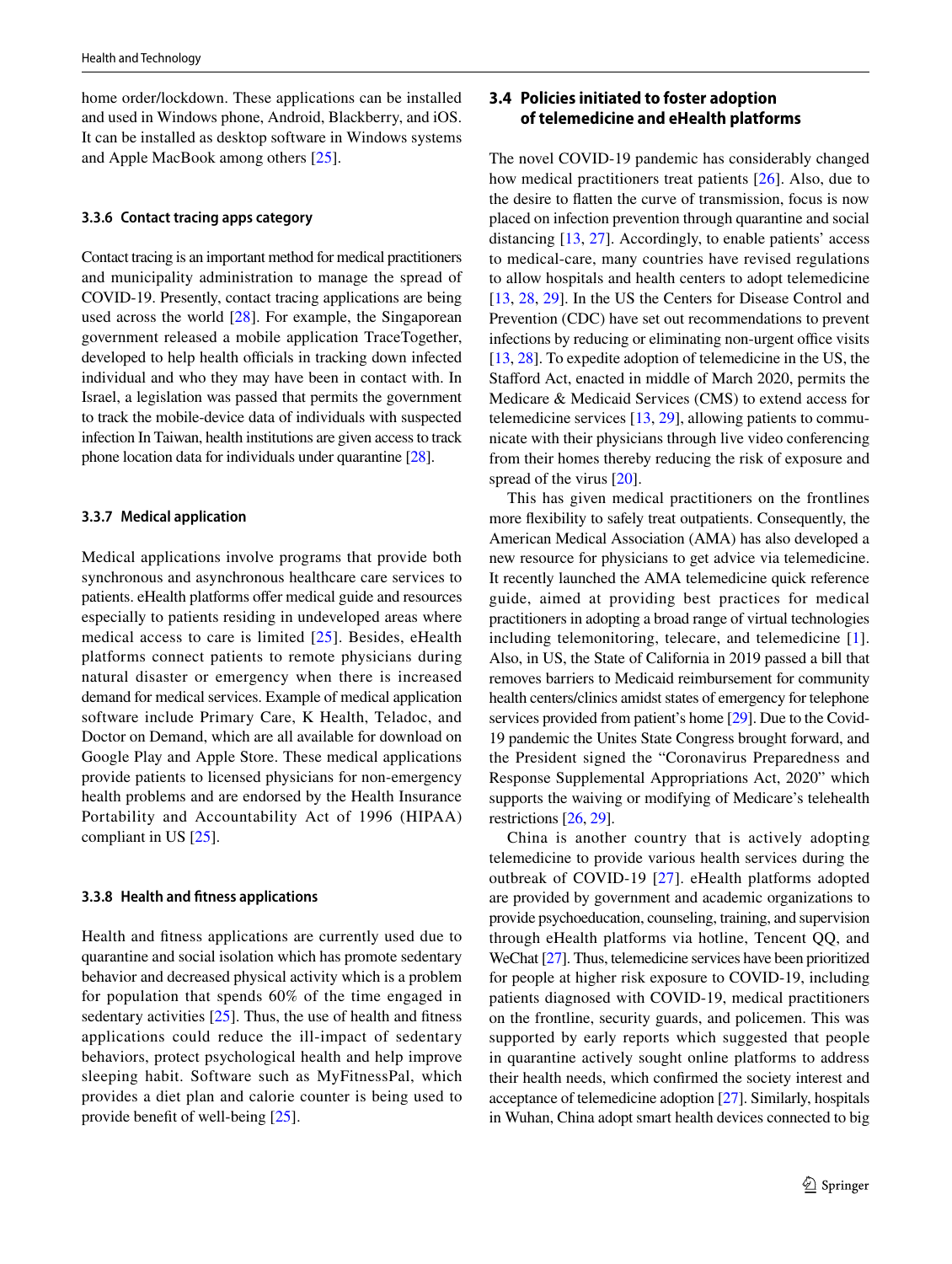data analysis systems and remotely monitored and controlled via surveillance cameras from Beijing central administration office enabling medical practitioners to monitor patients' condition without direct exposure. Additionally, the National Telemedicine Centre of China in Zhengzhou also initiated an emergency telemedicine consultation system to remotely manage and monitor the health of patients [\[1\]](#page-6-0).

In Taiwan, hospitals were provided access to suspected patients travel histories, and health authorities track phone location data for patients under quarantine [[28\]](#page-7-23). Similarly, on March  $20<sup>th</sup>$ , 2020 Singapore released a mobile application (TraceTogether) that tracks via Bluetooth when two application users have been in close proximity to notify of any person reported to be diagnosed with COVID-19 application [\[28](#page-7-23)]. The mobile application allows the Ministry of Health to determine citizens login based on a human contact tracer which can be used to call those in contacts with people with the virus to determine appropriate follow-up actions. When the mobile application alerts someone that they have been exposed to COVID-19, the information sent directly from the Ministry of Health. The mobile application helps medical officials in tracking down exposures after an infected person is identifed. However, there are important privacy concerns of the existence of the tracking application [\[28](#page-7-23)].

In South Korea, the government has manages a public open database of known patients, including information about their gender, age, travel routes, and occupation [[28\]](#page-7-23). The South Korean government utilizes data from social media to aggregate useful telemedical metrics to profle patients' history in generating automated information to the general public. This helps to shapes the behaviour and cohabitation of residents and provides additional measure against the spread of COVID-19 [\[1](#page-6-0)]. Additionally, the European Union (EU) expanded its use of telemedicine to help track and communicate with patients in quarantine and isolation to administer treatments and gather data for evaluation and monitoring of medical outcomes [\[1](#page-6-0)]. Based on the Italian cases on COVID-19 infections in accord with corresponding regional method, Italy initiated its telemedicine initiatives which were proactively adopted in 2018 to support greater use of telemedicine and virtual technologies across the country. The adoption of telemedicine proved critically efficient in providing access to medical care services to patients who were otherwise relying on conventional medical-care facilities, some of which were indeterminate to access these services for fear of exposure to COVID-19 [\[1\]](#page-6-0).

In Israel, a legislation was passed that permit the government to track the mobile phone data of people with suspected COVID-19 infection [[28](#page-7-23)]. One of the Israel's medical centers has reported the adoption of telemedicine to provide efectively care for 12 Israeli COVID-19 patients received from the cruise ship that was previously quarantined in Japan. The telemedicine care includes remote patient examination without medical practitioner presence, using robotic telemedicine cart equipped with a screen, camera, and medical equipment controlled by attending physician and nurses, and remotely monitoring using a pulse oximetry, blood pressure instruments, and thermometer, without human presence [[3\]](#page-6-2). The UK's National Health Service (NHS) introduce the adoption of video consultations by health centers to lessen the number of people who visit the hospitals and decrease the potential for transmission [[1,](#page-6-0) [23](#page-7-18)].

Additionally, telemedicine services have been previously funded by the Australian Government termed as "Better Access Initiative program" to address health needs of remote and rural patients during emergency circumstances, such as bushfres and long-term drought [\[20\]](#page-7-15). To help manage COVID-19, the Australian Government has responded with extra funded services through the Medicare Benefts Schedule which provides greater range of telemedicine services to be delivered [[23\]](#page-7-18), including eHealth platforms consultations with medical practitioners and specialists [[27](#page-7-22)]. Evidently, the potential benefts of telemedicine and eHealth platforms are clear, the adoption in emergency situations such as in the current COVID-19 pandemic is still limited across the world.

## **4 Discussion and implications**

Currently medical practitioners (medical assistants, nurses, physician assistants, etc.) who work in providing healthcare to patients are adopting telemedicine and ehealth applications [[2\]](#page-6-1). Although, telemedicine has not always been adopted as a viable solution for treating patients because eHealth platforms do not provide key information from virtual examination and diagnostic [[25\]](#page-7-20). Regardless of these barriers, a few medical-care systems in the US such as University of Pittsburgh, Jefferson Health, and Cleveland Clinic [[15\]](#page-7-10), have been investing in telemedicine anticipating time when it would become more ubiquitous. Therefore, patients who receive treatment from home can now receive reimbursement [[29\]](#page-7-24). Findings from the literature [\[11](#page-7-6)] suggest that US insurers have rapidly expanded medical coverage to include telemedicine and some US states have waived their licensure requirements for care provided beyond state boundaries. Hence, they allow reimbursement of eHealth visits based on United States Department of Health and Human Services (HHS) waived enforcement of HIPAA regulations to allow the use of audio and video communication for telemedicine consultation [[11\]](#page-7-6).

Thus, there is need for other medical-centers to transform their health care delivery systems by unleashing the power of eHealth platforms. Although some eHealth platforms, such as those adopted for telemedicine, have existed for years, they have not been fully adopted due to regulation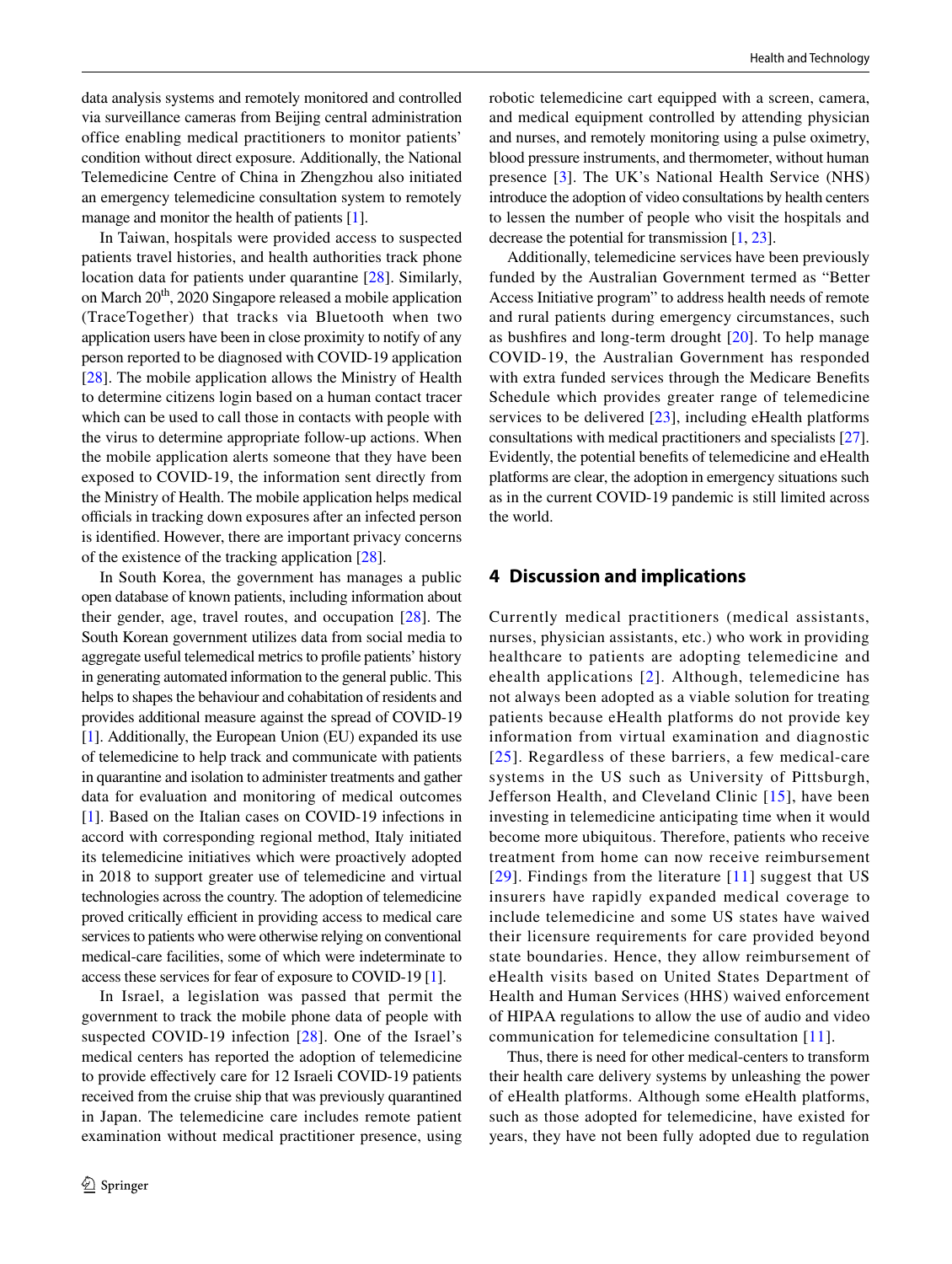and inadequate funding [\[26](#page-7-21)]. Also, adoption of telemedicine in this current pandemic requires medical-centers to abruptly transit to using remote videoconferencing and other virtual solutions, while the medical care system is still managing the COVID-19 crisis. But physicians are faced with limitation when they adopt telemedicine since they require physical examinations of patients such as auscultation and diagnostics which cannot be performed remotely [[20](#page-7-15)]. Although, as stated by Hollander and Carr [[2\]](#page-6-1) no telemedicine service can be deployed overnight, hence existing IT systems that have already been implemented can be leverage as response to COVID-19. The basic components for deploying telemedicine system for a medical practitioner comprises of a monitor or computer with an internet-enabled camera and video chat application.

Recent changes in policies across the world have allowed the use of popular social video chat applications such as Zoom, Microsoft Teams, Skype, Google Duo, FaceTime, etc. for patient consultation with a mobile device or tablet [\[30](#page-7-25)]. A stable network access and robust IT support are also essential. With the inclusion of extra addons such as digital stethoscope, physicians can perform a digital assessment. Although, this requires dedicated staff training and education in order to optimize the capabilities of telemedicine and eHealth platforms in creating a seamless patient experience [[9,](#page-7-4) [11](#page-7-6), [25\]](#page-7-20). Yet, fndings from this study reveal that the adoption of telemedicine has already demonstrated to be an invaluable approach to reduce overwhelming volume of patients from the hospital emergency rooms and transform the work practices of medical practitioners and specialists. As demonstrated by the fndings from US, UK, Australia, China, etc. (see section [3.4\)](#page-4-0), well integrated telemedicine and eHealth platforms can reliably manage patients remotely and provide timely care in shortage of medical practitioners [\[11](#page-7-6)].

## **5 Conclusion**

In this unprecedented time, with practices such as social distancing and self-quarantine in efect toward reducing spread of COVID-19 especially for outpatients' medical practitioners, and due to lack of medical resources such as PPE. The COVID-19 pandemics has pose challenges to medical-care delivery. Fortunately, we have technology to strengthen our health care system for patients and medical practitioners [[26,](#page-7-21) [31](#page-7-26)]. Accordingly, it's time to adopt technological tools such as telemedicine and eHealth platforms into practice. Telemedicine offers an invaluable tool for facilitating timely and safe patient communication and delivery of medical-care services during the COVID-19 pandemic [[17,](#page-7-12) [32](#page-7-27)]. While limitations exist, explicitly in regard to telemedicine and eHealth platforms capacity to perform complete physical assessment procedures,

adoption of telemedicine can substitute or supplement physical treatment [\[25\]](#page-7-20).

Although adoption of telemedicine and eHealth platforms alone does not guarantee protection against contracting COVID-19, it is useful for frontline medical practitioners. Telemedicine reduce the risks of infection from direct contact for physicians and patients [[27\]](#page-7-22). Findings from this current study present the significance of applying telemedicine and eHealth platforms to provide clinical services amid the COVID-19 pandemic. Besides, the findings present how telemedicine and eHealth platforms can be applied to provide clinical services and also presents eHealth software that are utilized to provide clinical services amid the COVID-19 pandemic. Finally, polices initiated across the world to promote management of COVID-19 are discussed. Future work will examine the factors that impact the application of telemedicine and eHealth in providing clinical services within and beyond the COVID-19 pandemic.

**Funding** Open Access funding provided by NTNU Norwegian University of Science and Technology (incl St. Olavs Hospital - Trondheim University Hospital)

#### **Compliance with ethical standards**

**Conflict of interest** The authors declare that they have no confict of interest.

**Open Access** This article is licensed under a Creative Commons Attribution 4.0 International License, which permits use, sharing, adaptation, distribution and reproduction in any medium or format, as long as you give appropriate credit to the original author(s) and the source, provide a link to the Creative Commons licence, and indicate if changes were made. The images or other third party material in this article are included in the article's Creative Commons licence, unless indicated otherwise in a credit line to the material. If material is not included in the article's Creative Commons licence and your intended use is not permitted by statutory regulation or exceeds the permitted use, you will need to obtain permission directly from the copyright holder. To view a copy of this licence, visit [http://creativecommons.](http://creativecommons.org/licenses/by/4.0/) [org/licenses/by/4.0/](http://creativecommons.org/licenses/by/4.0/).

## **References**

- <span id="page-6-0"></span>1. Okereafor K, Adebola O, Djehaiche R. Exploring the Potentials of Telemedicine and Other Non-Contact Electronic Health Technologies In Controlling The Spread Of The Novel Coronavirus Disease (COVID-19). IJITE. 2020;8(4):1–13.
- <span id="page-6-1"></span>2. Hollander JE, Carr BG. Virtually perfect? Telemedicine for COVID-19. N Engl J Med. 2020.
- <span id="page-6-2"></span>3. Chauhan V, Galwankar S, Arquilla B, Garg M, Di Somma S, El-Menyar A, Stawicki SP. Novel coronavirus (COVID-19): Leveraging telemedicine to optimize care while minimizing exposures and viral transmission. J Emerg Trauma Shock. 2020;13(1):20.
- <span id="page-6-3"></span>4. Bokolo AJ. Exploring the adoption of telemedicine and virtual software for care of outpatients during and after